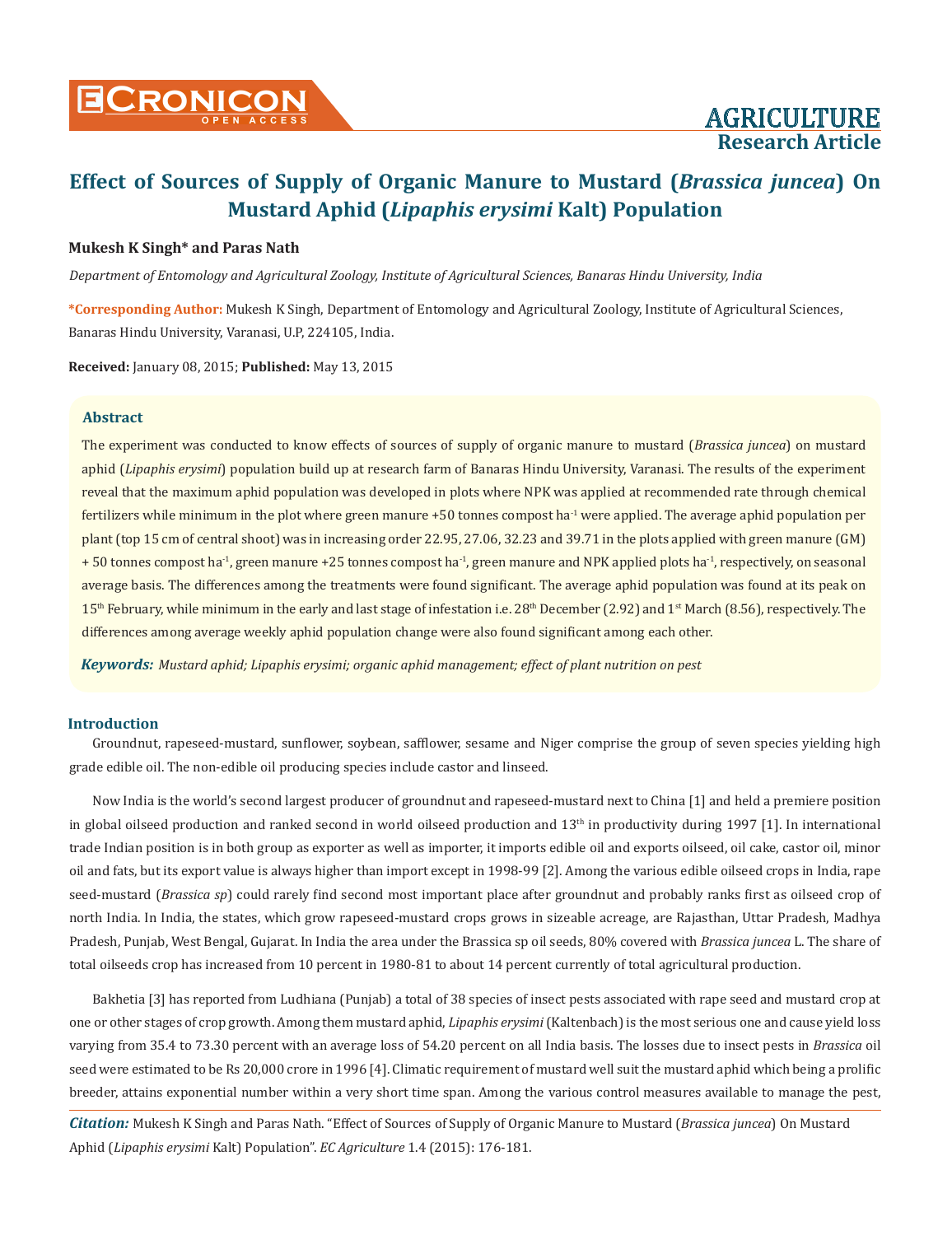177

chemical pest management tools are widely adopted. Continuous and indiscriminate use (including misuse and over use) of broad spectrum insecticides to manage the pest unknowingly leads to several ill effects. The use of hazardous chemicals has been also restricted/ banned for use in agriculture and facilitate IPM and to promote healthy and safe environment [5].

Public perception in India, about environment hazards, risk and quality food has been gaining high priority [6]. The significant role played by predators like Coccinellids, dragonflies and lacewings in suppressing the insect pest is well recognised [7]. Keeping these facts in mind this research programme was initiated.

#### **Materials and Methods**

The field experiment was conducted to fulfil the objective thereby ascertaining the effect of sources of supply of organic manure and dates of sowing on the mustard aphid population and its natural enemies at the Agricultural Research Farm of the Banaras Hindu University, Varanasi. The experiments were laid in Randomized Block Design with three replications along with two meter distance between blocks and one meter among plots. The net plot area was maintained  $15m^2$  (5 x 3) with planting geometry 40 x 20 cm.

**Treatments:** The green manure was applied by '*dhaincha*' (*Sesbania aculeata*) sown in August and 45 days old dhaincha was turned down by soil turning plough and compost was applied 15 days before mustard sowing while NPK fertilizers were applied at the time of sowing at treatment wise requirements. The treatment details was as follows

| S. No. | <b>Treatment Index</b> | <b>Treatments Details</b>                       | <b>Sources of Supply</b>                                                      |
|--------|------------------------|-------------------------------------------------|-------------------------------------------------------------------------------|
|        |                        | Green Manure                                    | Dhaincha (Sesbania aculeata L)                                                |
|        | $T_{\gamma}$           | Green Manure + 25 tonnes<br>compost $ha^{-1}$   | Dhaincha as green manure and decom-<br>posed cow dung as compost.             |
|        | $T_{\circ}$            | Green Manure + 50 tonnes<br>compost $ha^{-1}$   | Dhaincha as green manure and decom-<br>posed cow dung as compost.             |
| 4.     | $T_{4}$                | NPK 80:60:40 ha <sup>-1</sup> ,<br>respectively | Chemical fertilizers: Urea, Di-ammoni-<br>um phosphate and Muriate of Potash. |

#### *Table 1: Details of treatments and their sources of supply*

**Crop culture:** The experimental field was given light irrigation. The field was ploughed twice with tractor drawn disc harrow and twice with cultivator followed by planking to pulverize the soil and to level the field. The test cultivar was 'Varuna' which is commonly grown by the farmers' of the region. The crop was sown in furrow opened by *kudal* (hand shovel). The final planting geometry was maintained by thinning after 25 day of sowing and standard method of cultivation and intercultural operations were done to grow healthy crop.

**Observation:** The aphid population were recorded at weekly interval with the help of tally counter on randomly selected and tagged plants till harvest on top 15 cm of central shoot.

**Analysis of Data:** The collected population data of mustard aphid and its natural enemies were transformed as square root transformation (√n+1.0) as suggested by Heinrich., *et al*. [8]. However the seed yield data were analysed without transformations. The analysis of variance (ANOVA) was made by using Randomized Block Design and the calculated 'F' was compared with tabulated 'F' at five per cent level of significance [9] and CD was calculated.

#### **Results and Discussion**

The population of mustard aphid was recorded maximum in plots applied with NPK at recommended doses (80:60:40 kg ha-1, respectively) through chemical fertilizers, followed by green manure (GM), green manure +25 tonnes compost<sup>-1</sup>, green manure +50 tonnes compost ha<sup>-1</sup> (Table 2). The population recorded in the mustard crop having different sources of nutrients supply differed significantly. The population recorded at weekly intervals showed increasing trends during the entire cropping season up to the 17<sup>th</sup> February when it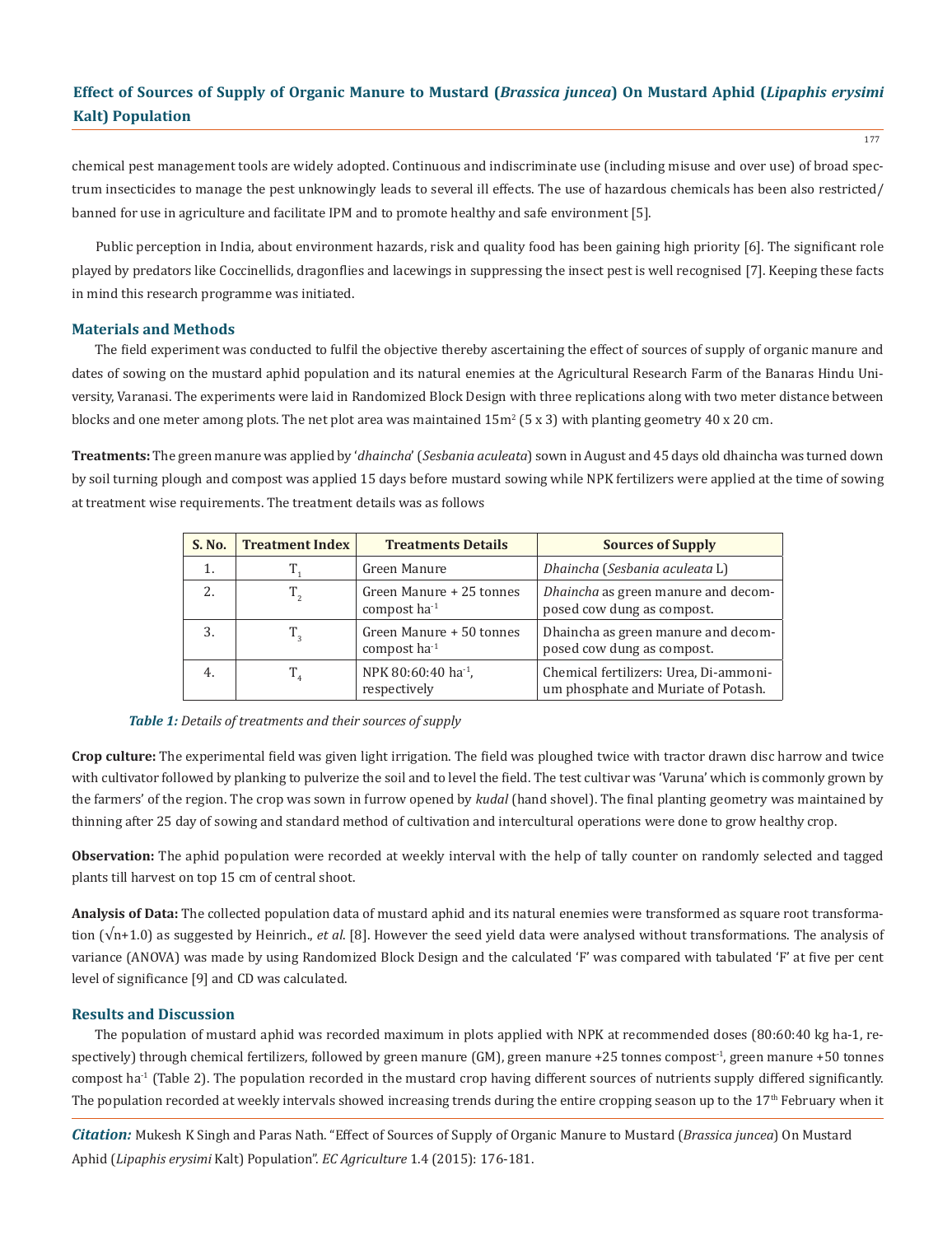was at its peak, while minimum population was recorded on 30<sup>th</sup> December i.e. initial stage of infestation. The population decreased after  $17<sup>th</sup>$  February abruptly and disappeared. The population recorded at weekly intervals differed significantly except  $3<sup>rd</sup>$  and  $24<sup>th</sup>$  February, which was found to be at par with each other.

| <b>Weekly</b>                                                                     | Mean aphid population $(15 \text{ cm}$ top central shoot <sup>1</sup> ) |                               |                               |                |                |
|-----------------------------------------------------------------------------------|-------------------------------------------------------------------------|-------------------------------|-------------------------------|----------------|----------------|
| population                                                                        | Sources of supply of organic manure                                     |                               |                               |                | <b>Average</b> |
|                                                                                   | GM                                                                      | <b>GM + Compost</b>           | $GM + Compost$                | <b>NPK</b>     |                |
|                                                                                   |                                                                         | $(25 \text{ tonnes ha}^{-1})$ | $(50 \text{ tonnes ha}^{-1})$ |                |                |
| 30 <sup>th</sup> December                                                         | 2.89(1.83)                                                              | 1.78(1.54)                    | 1.78(1.56)                    | 4.09(2.17)     | 2.63(1.78)     |
| $6th$ January                                                                     | 5.71(2.51)                                                              | 4.29(2.23)                    | 3.91(2.10)                    | 8.38 (3.02)    | 5.57(2.47)     |
| $13th$ January                                                                    | 9.87(3.25)                                                              | 8.02 (2.95)                   | 7.22(2.80)                    | 13.84 (3.83)   | 9.74(3.21)     |
| $20th$ January                                                                    | 15.47(4.04)                                                             | 12.58 (3.67)                  | 11.20 (3.47)                  | 18.64 (4.42)   | 14.47 (3.90)   |
| $27th$ January                                                                    | 20.84 (4.67)                                                            | 17.96 (4.35)                  | 15.76 (4.08)                  | 25.16 (5.10)   | 19.93 (4.55)   |
| 3 <sup>rd</sup> February                                                          | 28.33 (5.40)                                                            | 24.73 (5.05)                  | 21.89 (4.78)                  | 34.27 (5.93)   | 27.31 (5.29)   |
| $10th$ February                                                                   | 50.58 (7.14)                                                            | 43.60 (6.64)                  | 37.49 (6.15)                  | 65.40 (8.13)   | 49.27 (7.02)   |
| $17th$ February                                                                   | 134.93 (11.34)                                                          | 120.07 (10.67)                | 101.82 (9.87)                 | 158.27 (12.44) | 128.77 (11.08) |
| $24th$ February                                                                   | 28.04 (5.28)                                                            | 22.38 (4.76)                  | 16.16 (4.42)                  | 41.02 (6.38)   | 26.90 (5.22)   |
| $3rd$ March                                                                       | 10.11 (3.20)                                                            | 6.89(2.63)                    | 4.71(2.20)                    | 12.93 (3.54)   | 8.66 (2.89)    |
| Average                                                                           | 30.68 (4.87)                                                            | 26.23 (4.45)                  | 22.19 (4.14)                  | 38.20 (5.50)   |                |
| Difference between sources of supply of organic manure C.D. ( $P = 0.05$ ) = 0.23 |                                                                         |                               |                               |                |                |
| Difference between weekly population C.D. ( $P = 0.05$ ) = 0.15                   |                                                                         |                               |                               |                |                |
| Interaction between sources of supply of organic manure x                         |                                                                         |                               |                               |                |                |
| Weekly population C.D. $(P = 0.05) = 0.30$                                        |                                                                         |                               |                               |                |                |

*Table 2: Effect of sources of supply of organic manure on the weekly population change of mustard aphid (L. erysimi) infesting Indian mustard during first cropping season. Figures in parentheses are transformed as*  $\sqrt{n+1}$ .

It is evident from the Table 3 that the plots applied with chemical fertilizers showed higher number of mustard aphid in comparison with the crop receiving organic manure. Maximum aphid population was recorded in plots applied with chemical fertilizers (NPK), followed by green manure, green manure +25 tonnes compost ha<sup>-1</sup>, green manure +50 tonnes compost ha<sup>-1</sup>. The aphid population in different treatment plots recorded differed significantly, except the plot treated with GM and NPK; GM +25 tonnes compost ha-1 and GM +50 tonnes compost ha<sup>-1</sup> which were found at par with each other in their respective group. The population of mustard aphid observed at weekly interval differed significantly except the population observed on  $3<sup>rd</sup>$  January and  $28<sup>th</sup>$  February which was at par with each other. The interaction effect of sources of organic manure and weekly population was also found to have significant impact on the population build up of *L. erysimi*. The pooled data observed in two consequent cropping season exhibited the minimum aphid population in the plots applied with green manure +50 tonnes compost ha<sup>-1</sup> and maximum aphid population recorded in the plots applied with chemical fertilizers (NPK) as source of nutrients. The population observed in different treatment plots varied significantly except those recorded in green manure  $+25$  tonnes compost ha<sup>-1</sup> and green manure  $+50$  tonnes compost ha<sup>-1</sup> which were found at par with each other. The population recorded at weekly intervals exhibited maximum number on 15<sup>th</sup> February and minimum on 28<sup>th</sup> December. The population recorded at weekly interval also differed significantly. The interaction effect of weekly aphid population and sources of organic manure was also found to have significant difference.

*Citation:* Mukesh K Singh and Paras Nath. "Effect of Sources of Supply of Organic Manure to Mustard (*Brassica juncea*) On Mustard Aphid (*Lipaphis erysimi* Kalt) Population". *EC Agriculture* 1.4 (2015): 176-181.

178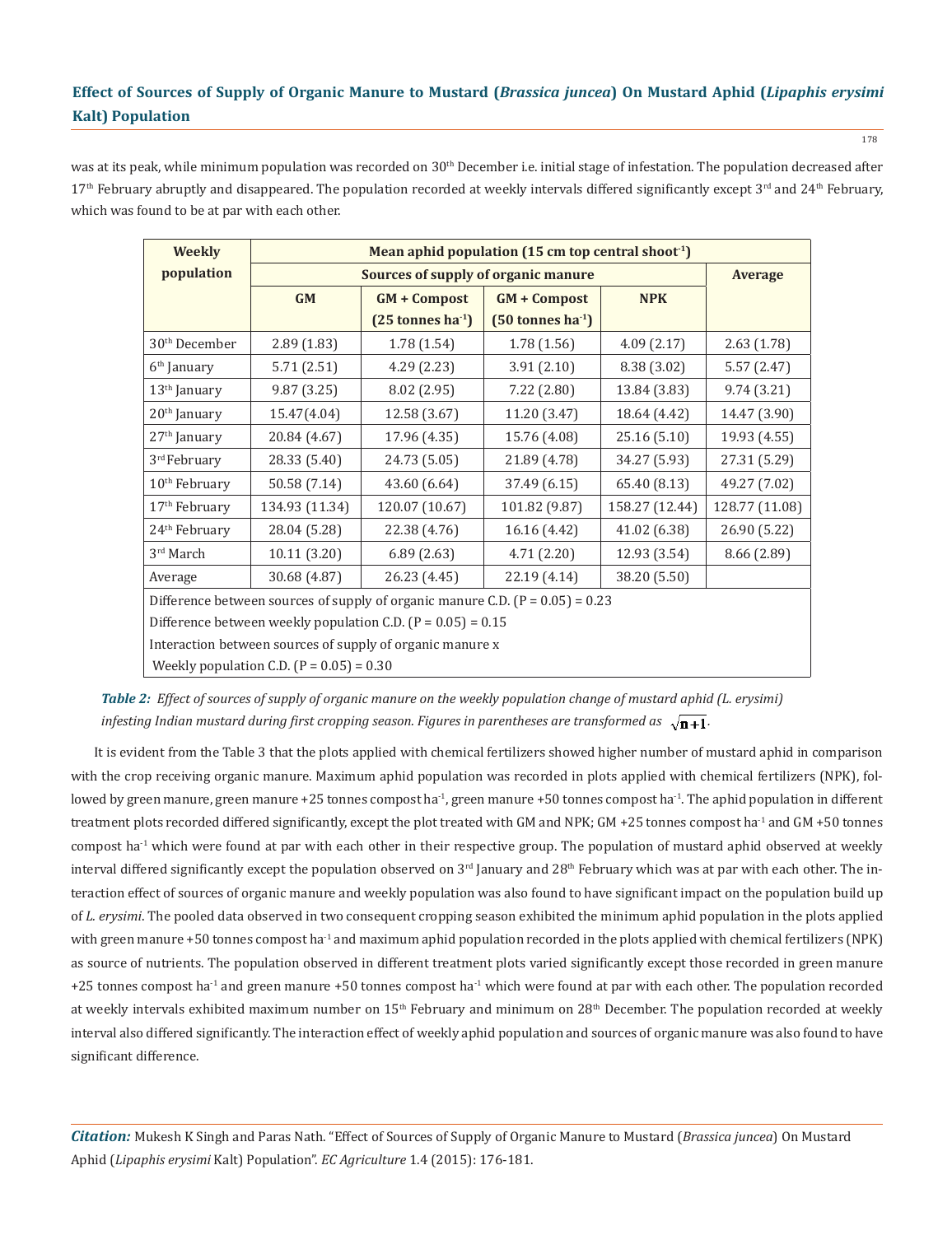179

| <b>Weekly</b>                                                                                        | Mean aphid population (15 cm top central shoot <sup>1</sup> ) |                               |                               |               |                |  |
|------------------------------------------------------------------------------------------------------|---------------------------------------------------------------|-------------------------------|-------------------------------|---------------|----------------|--|
| population                                                                                           | <b>Sources of supply of organic manures</b>                   |                               |                               |               | <b>Average</b> |  |
|                                                                                                      | GM                                                            | <b>GM + Compost</b>           | $GM + Compost$                | <b>NPK</b>    |                |  |
|                                                                                                      |                                                               | $(25 \text{ tonnes ha}^{-1})$ | $(50 \text{ tonnes ha}^{-1})$ |               |                |  |
| 27 <sup>th</sup> December                                                                            | 3.47(2.02)                                                    | 2.49(1.78)                    | 1.56(1.52)                    | 5.51(2.49)    | 3.26(1.95)     |  |
| $3rd$ January                                                                                        | 7.29 (2.84)                                                   | 5.36 (2.49)                   | 4.20(2.24)                    | 9.78 (3.23)   | 6.66(2.70)     |  |
| $10th$ January                                                                                       | 12.02 (3.56)                                                  | 8.87 (3.11)                   | 7.04(2.81)                    | 14.78 (3.92)  | 10.68 (3.35)   |  |
| $17th$ January                                                                                       | 18.20 (4.42)                                                  | 14.69 (3.94)                  | 12.13 (3.60)                  | 21.89 (4.77)  | 16.73 (4.18)   |  |
| 24 <sup>th</sup> January                                                                             | 25.42 (5.13)                                                  | 20.47 (4.62)                  | 16.69 (4.19)                  | 30.36 (5.59)  | 23.22 (4.89)   |  |
| $31st$ January                                                                                       | 34.56 (5.96)                                                  | 29.02 (5.47)                  | 24.29 (5.13)                  | 40.96 (6.47)  | 32.21 (5.76)   |  |
| 7 <sup>th</sup> February                                                                             | 44.40 (6.74)                                                  | 37.91 (6.24)                  | 32.13 (5.75)                  | 55.42 (7.50)  | 42.47 (6.56)   |  |
| $14th$ February                                                                                      | 157.53 (12.17)                                                | 133.71 (11.22)                | 115.96 (10.45)                | 187.67(13.21) | 148.72 (11.76) |  |
| $21st$ February                                                                                      | 25.36 (4.93)                                                  | 20.53 (4.45)                  | 15.53 (3.85)                  | 30.73 (5.38)  | 23.04 (4.65)   |  |
| $28th$ February                                                                                      | 9.60(3.12)                                                    | 7.47 (2.75)                   | 5.87(2.33)                    | 10.71 (3.02)  | 8.41 (2.80)    |  |
| Average                                                                                              | 33.78 (5.09)                                                  | 28.05 (4.61)                  | 23.54 (4.19)                  | 40.78 (5.56)  |                |  |
| Difference between weekly population C.D. ( $P = 0.05$ ) = 0.14                                      |                                                               |                               |                               |               |                |  |
| Difference between sources of supply of organic manure C.D. $(P = 0.05) = 0.95$                      |                                                               |                               |                               |               |                |  |
| Interaction between weekly population x sources of supply of organic manure C.D. $(P = 0.05) = 0.29$ |                                                               |                               |                               |               |                |  |

*Table 3: Effect of sources of supply of organic manure on weekly population change of mustard aphid (L. erysimi) infesting Indian mustard during second cropping season Figures in parentheses are transformed as*  $\sqrt{n+1}$ .

The aphid population showed a trend where it increased with decrease in the supply of total organic matter in the treatment plots. The study indicated that the treatment green manure + compost 50 tonnes ha<sup>-1</sup> exhibited minimum aphid population while in the treatment plots where the nutrient were supplied only with the chemical fertilizers (no organic matter was supplied); the maximum aphid population was recorded.

The main reason of higher aphid population in the plots applied with NPK fertilizer is because of the luxuriant and succulent crop growth in comparison to the crop nourished totally on the organic manure. Certainly NPK fertilizer applied crop received more quantity of major nutrients only in comparison to crop nourished on organic manure. In other way, the crop nourished on organic manures received comparatively less amount of major nutrients but received all essential nutrients in balanced forms. Simultaneously, bulk organic matter also improve soil health in terms of physical conditions like aeration and mineralization of nutrients in soil, so crop plant gets balanced nutrition and hardy in nature which will provide tolerance to insect pests.

The cause of more aphids may be due to more nitrogen content in the mustard plants applied with NPK fertilizers. Helenius [10] founds four times higher aphids (*Rhopalosiphum padi*) on barley in conventional farming in comparison to organically managed field. Mena., *et al*. [11] also reported that *Myzus persicae* and other aphids are more abundant on potato in conventional system in comparison to organically managed farms. The higher aphid population is reported from conventionally managed farms than the organically managed farms by more other workers viz., Morby., *et al*. [12] and Morby and Sotheriton [13]. Kienzle Zebitz [14] also recorded more aphid population in intensively managed apple orchards in comparison to ecologically managed orchards.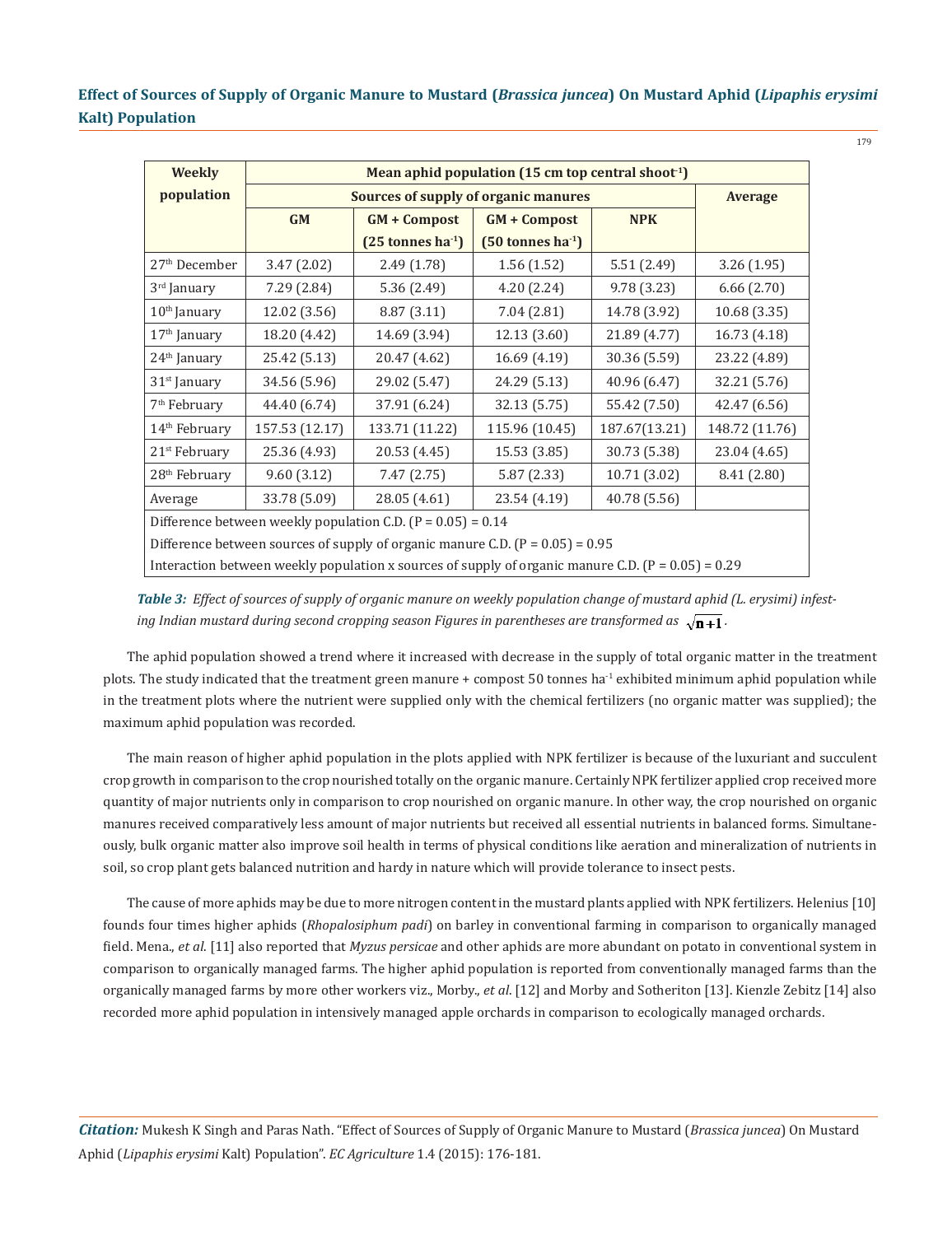180

| <b>Weekly</b>                                                                                          | Mean aphid population $(15 \text{ cm})$ top central shoot <sup>1</sup> ) |                               |                               |                |                |  |
|--------------------------------------------------------------------------------------------------------|--------------------------------------------------------------------------|-------------------------------|-------------------------------|----------------|----------------|--|
| population                                                                                             | <b>Sources of supply of organic manure</b>                               |                               |                               |                | <b>Average</b> |  |
|                                                                                                        | <b>GM</b>                                                                | <b>GM + Compost</b>           | <b>GM + Compost</b>           | <b>NPK</b>     |                |  |
|                                                                                                        |                                                                          | $(25 \text{ tonnes ha}^{-1})$ | $(50 \text{ tonnes ha}^{-1})$ |                |                |  |
| 28 <sup>th</sup> December                                                                              | 3.18(1.94)                                                               | 2.13(1.69)                    | 1.67(1.57)                    | 4.69(2.31)     | 2.92(1.87)     |  |
| $4th$ January                                                                                          | 6.50(2.69)                                                               | 4.79(2.36)                    | 4.06(2.19)                    | 9.08(3.13)     | 6.11(2.59)     |  |
| $11th$ January                                                                                         | 11.00 (3.42)                                                             | 8.44 (3.05)                   | 7.13(2.81)                    | 14.33 (3.89)   | 10.23 (3.29)   |  |
| $18th$ January                                                                                         | 16.80 (4.20)                                                             | 13.63 (3.81)                  | 11.67 (3.54)                  | 20.27 (4.60)   | 15.59 (4.04)   |  |
| $25th$ January                                                                                         | 23.13 (4.91)                                                             | 19.19 (4.49)                  | 16.43 (4.17)                  | 27.87 (5.37)   | 21.66 (4.73)   |  |
| $1st$ February                                                                                         | 31.44 (5.58)                                                             | 26.68 (5.26)                  | 23.64 (4.96)                  | 37.61 (6.21)   | 29.84 (5.50)   |  |
| 8 <sup>th</sup> February                                                                               | 47.49 (6.77)                                                             | 40.76 (6.45)                  | 34.81 (5.98)                  | 60.41 (7.82)   | 45.87 (6.76)   |  |
| $15th$ February                                                                                        | 146.23 (11.76)                                                           | 126.89 (10.96)                | 108.89 (10.17)                | 175.19 (12.84) | 139.30 (11.43) |  |
| 22 <sup>nd</sup> February                                                                              | 26.68 (5.11)                                                             | 20.90 (4.55)                  | 15.84 (3.99)                  | 35.88 (5.92)   | 24.83 (4.89)   |  |
| 1 <sup>st</sup> March                                                                                  | 9.86 (3.18)                                                              | 7.18(2.70)                    | 5.40 (2.27)                   | 11.81 (3.33)   | 8.56 (2.87)    |  |
| Average                                                                                                | 32.23 (4.96)                                                             | 27.06 (4.53)                  | 22.95 (4.17)                  | 39.71 (5.54)   |                |  |
| Difference between weekly population C.D. ( $P = 0.05$ ) = 0.12                                        |                                                                          |                               |                               |                |                |  |
| Difference between sources of supply of organic manure C.D. ( $P = 0.05$ ) = 0.14                      |                                                                          |                               |                               |                |                |  |
| Interaction between weekly population x sources of supply of organic manure C.D. ( $P = 0.05$ ) = 0.24 |                                                                          |                               |                               |                |                |  |

*Table 4: Effect of sources of supply of organic manure on weekly population change of mustard aphid (L. erysimi) infesting Indian mustard (average of two cropping seasons) Figures in parentheses are transformed*  $\sqrt{\mathbf{n+1}}$ 

The aphid population recorded at weekly interval showed that the aphid infestation started from the last week of December (25-30) in late sown Indian mustard crop and reach to its peak in middle of February (12-17) and goes down there after. The presence of aphid on crop was up to the maturity of the plant and this trend was recorded in both the cropping seasons. Sonkar and Desai [15] and Kumar., *et al*. [16] had also recorded the peak incidence of aphid in mid of February. The decline in population may be attributed to maturity of the mustard plant and also because of rise in temperature and decline in humidity, due to this environmental conditions became unfavourable for aphid development and hence aphid population after attaining the peak during mid-February.

Though, the use of organic manure reduces aphids up to a certain level. Although the productivity level certainly reduce in comparison to fertilized crop and chemically pest managed crop but increasing awareness to bad impact of pesticides, these products are more preferred by quality conscious consumers because free from all types of chemical residues. Our results were suggestive that balanced nutrition through organic sources giving better crop growth with increased level of tolerance to pest up to certain level. This is also a surest way to conserve natural biodiversity and compatible to the other pest management techniques.

### **Bibliography**

- 1. Hazra SK. "Agriculture policy during tenth five year plan". *Agriculture Situation in India* (2002): 229-238.
- 2. Hegde DM. "Oilseeds: Technology for high yields". *The Hindu: Survey of Indian Agriculture* (2000): 65-69.
- 3. Bakhetia DRC. "Insect pest of rapeseed-mustard and their management". In: *Plant protection of field crops* (eds.) M Veerbhadra Rao and S Stananthan. PPTI, Rajendra nagar, Hyderabad (1987): 249-259.
- 4. Dhaliwal GS and Arora R. "Principle of insect pest management". National Agriculture Technology Information Center, Ludhiana. (1996): 374.
- 5. Chandurkar PS. "Plant protection: Dynamic approach helps". *The Hindu: Survey of Indian Agriculture* (2004): 145-146.
- 6. Singh P. "Agricultural Policy during the Tenth Five Year Plan". *Agriculture Situation in India* 59.8 (2002b): 223-228.